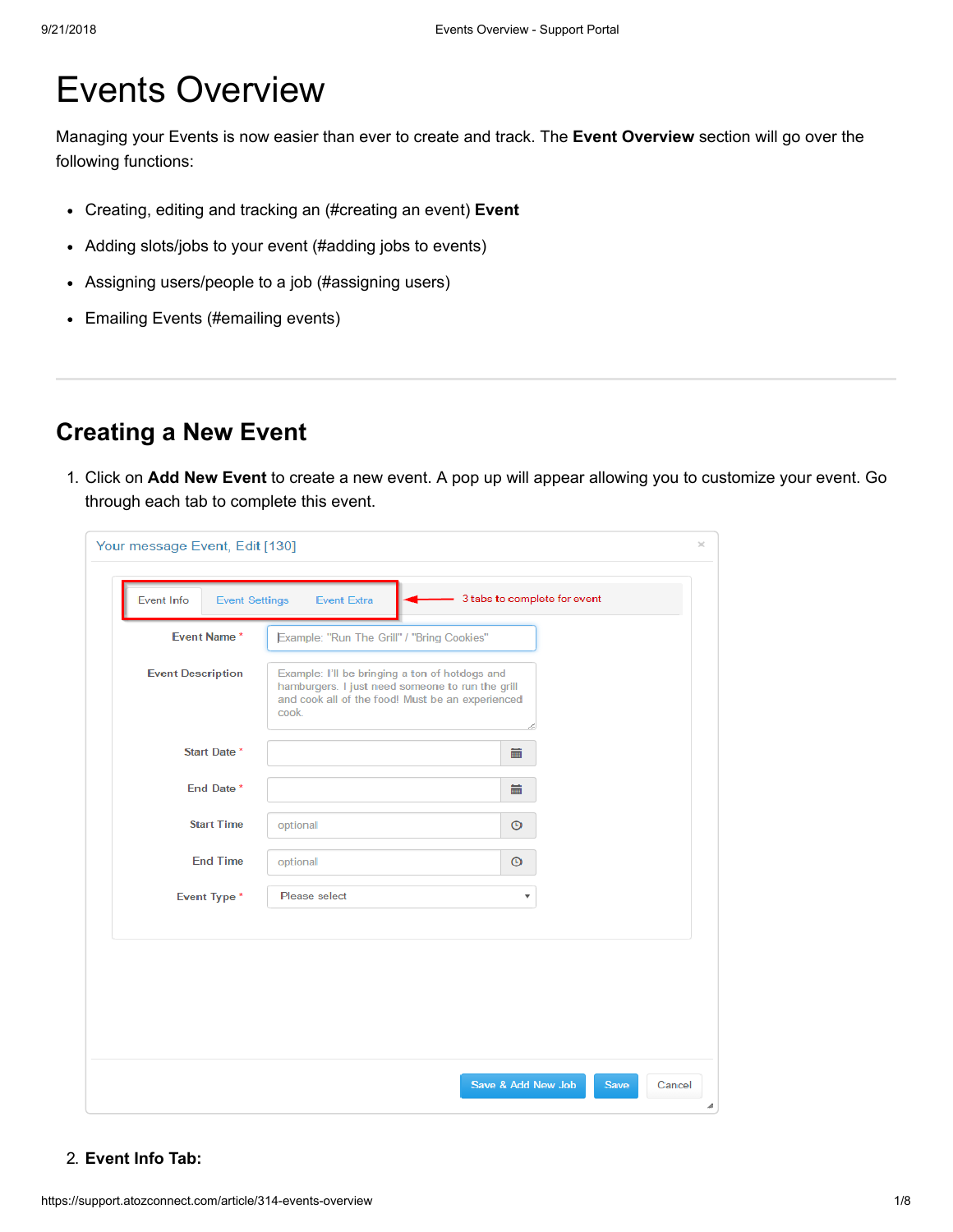- a. **Event Name** Type in your event name (example: Bake Sale, Car Wash, End of School Dance, etc.)
- b. **Event Description** Optional: Provide additional details of this event if needed (this will be visible to anyone viewing the event)
- c. **Start/End Date** Type in the start and end date of the event or click on the calendar icon

| Start Date * | 06/09/2017 |  |
|--------------|------------|--|
| End Date *   | 06/09/2017 |  |
|              |            |  |

d. **Start/End Time** - Type in the start and end time of the event or click on the clock icon.

| <b>Start Time</b> | 3:00 PM |  |
|-------------------|---------|--|
| <b>End Time</b>   | 5:00 PM |  |

### e. **Event Type**

- **One Time** Select this option if this event is only occurring one time
- **Recurring** Select this option if the event is a recurring event (example: weekly PTA meetings, monthly bake sale, etc). Additional fields will populate so you can customize the recurring event. **Recurring Type -** Select from the drop down if this event is daily, weekly, monthly, yearly **Recurring Ends** - Provide an end date for this event **Recurring Every** - Depending on the Recurring Type you selected, the drop down option will update so you can determine how frequently this event should occur.

### 3. **Event Settings Tab:**

- a. **Location**  Add location details of this event
- b. **Collect RSVP** Have the ability to track how many people will attend this event
- c. **Timezone**  Select the timezone of this event
- d. **Private Notes** Additional notes only the event organizer can view
- e. **Publish**  Use this to make the event public to users

### 4. **Event Extra Tab:**

- a. **Jobs Require Approved Volunteer** Check this box if your organization requires approval (background check, certification, etc) for a volunteer to sign-up
- b. **Auto Approve Volunteer Hours** Check this box if all volunteer sign-ups can be approved without the event organizer review
- c. **Event Contacts** Type in a contact name and they will appear in the drop down. The event person(s) will be listed as the main contact for the event on the event details page.
- 5. Click **Save & Add New Job** if this event is asking for volunteers (if no volunteers, click **Save**)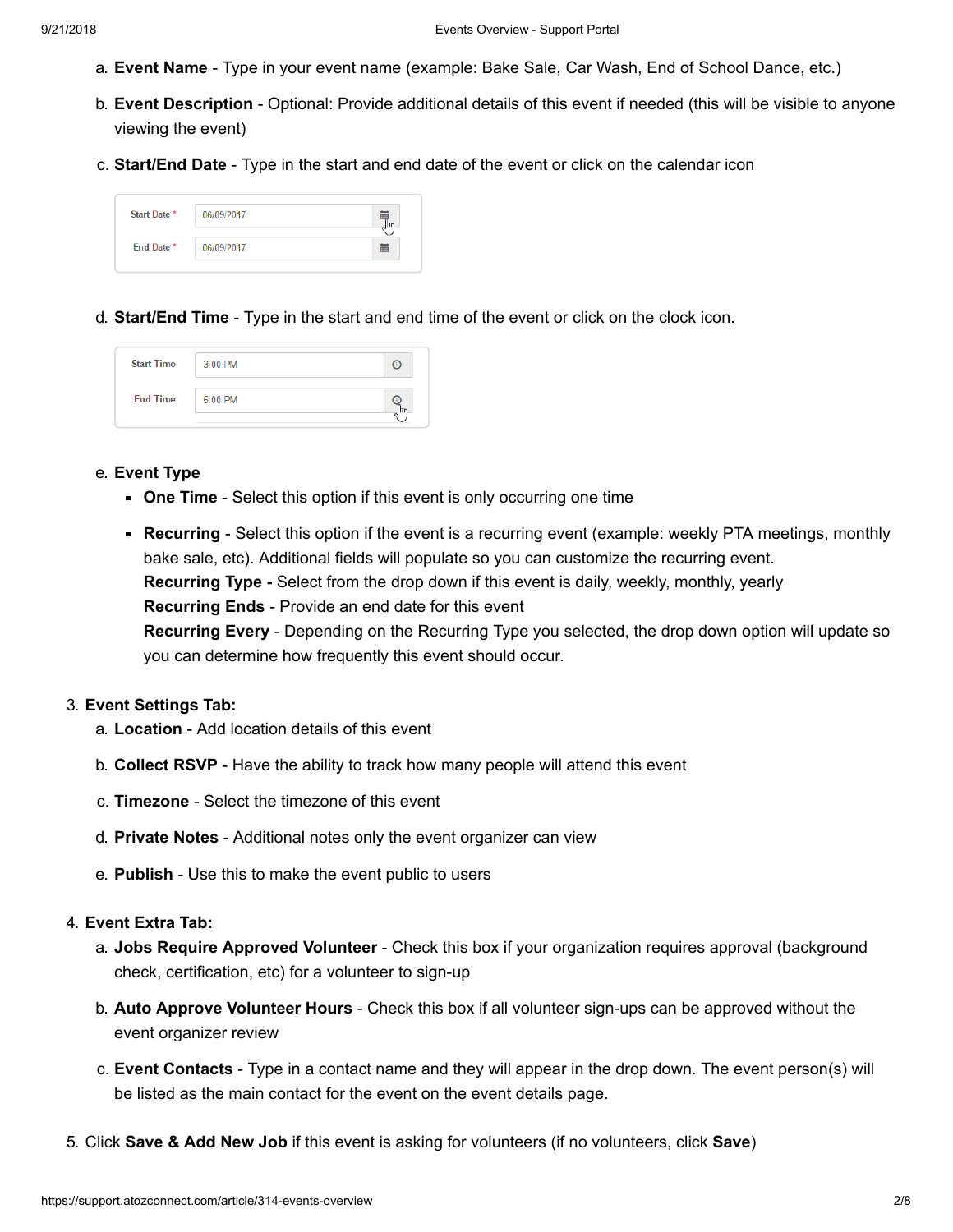6. The main page will now display the details on the event you just created. You can always click on the **Edit Event** to update your event.

|                        | Event: Bake Sale                                               |                      |
|------------------------|----------------------------------------------------------------|----------------------|
| June                   |                                                                | <b>Edit Event</b>    |
|                        | <b>When:</b> Friday 2:00 pm $\sim$ Friday 4:00 pm              |                      |
| 9                      | <b>Where: Auditorium</b>                                       | <b>Compose Email</b> |
| Friday                 | <b>Additional Details: Collecting RSVP</b>                     |                      |
| <b>Event in 4 Days</b> | <b>Event Contacts: Ashby Crutchfield</b>                       |                      |
| <b>Event Published</b> | <b>@ Event URL: https://atozdirectories.com/events/wha9185</b> |                      |

# **Adding slots/jobs to your event**

1. Click on **Add New** under the **Slots/ Jobs** tab to create jobs for your event.

| Slots / Jobs, Add new  |                                                                                                                                                                 | $\asymp$ |
|------------------------|-----------------------------------------------------------------------------------------------------------------------------------------------------------------|----------|
| needed for each job.   | Adding a job to your event is easy. Select the type of job, give it a title then select how many people are                                                     |          |
| Slot / Job Detail      | Slot / Job Signups                                                                                                                                              |          |
| Slot / Job Type *      | Please select<br>$\overline{\mathbf{v}}$<br>ø                                                                                                                   |          |
| Slot / Job Title *     | Example: "Run The Grill" / "Bring Cookies"                                                                                                                      |          |
| Slot / Job Description | Example: I'll be bringing a ton of hotdogs and<br>hamburgers. I just need someone to run the grill<br>and cook all of the food! Must be an experienced<br>cook. |          |
| <b>People Needed</b>   | $\mathbf{1}$<br>$\bullet$                                                                                                                                       |          |
| Slot / Job Date *      | 臝<br>09/15/2017                                                                                                                                                 |          |
| <b>Time Specific</b>   | □                                                                                                                                                               |          |
| <b>Hours Earned</b>    |                                                                                                                                                                 |          |
|                        |                                                                                                                                                                 |          |
|                        | Save & Add Another Job<br>Save & Close<br>Cancel                                                                                                                |          |

# 2. **Slot/ Job Detail** tab

a. **Slot / Job Type**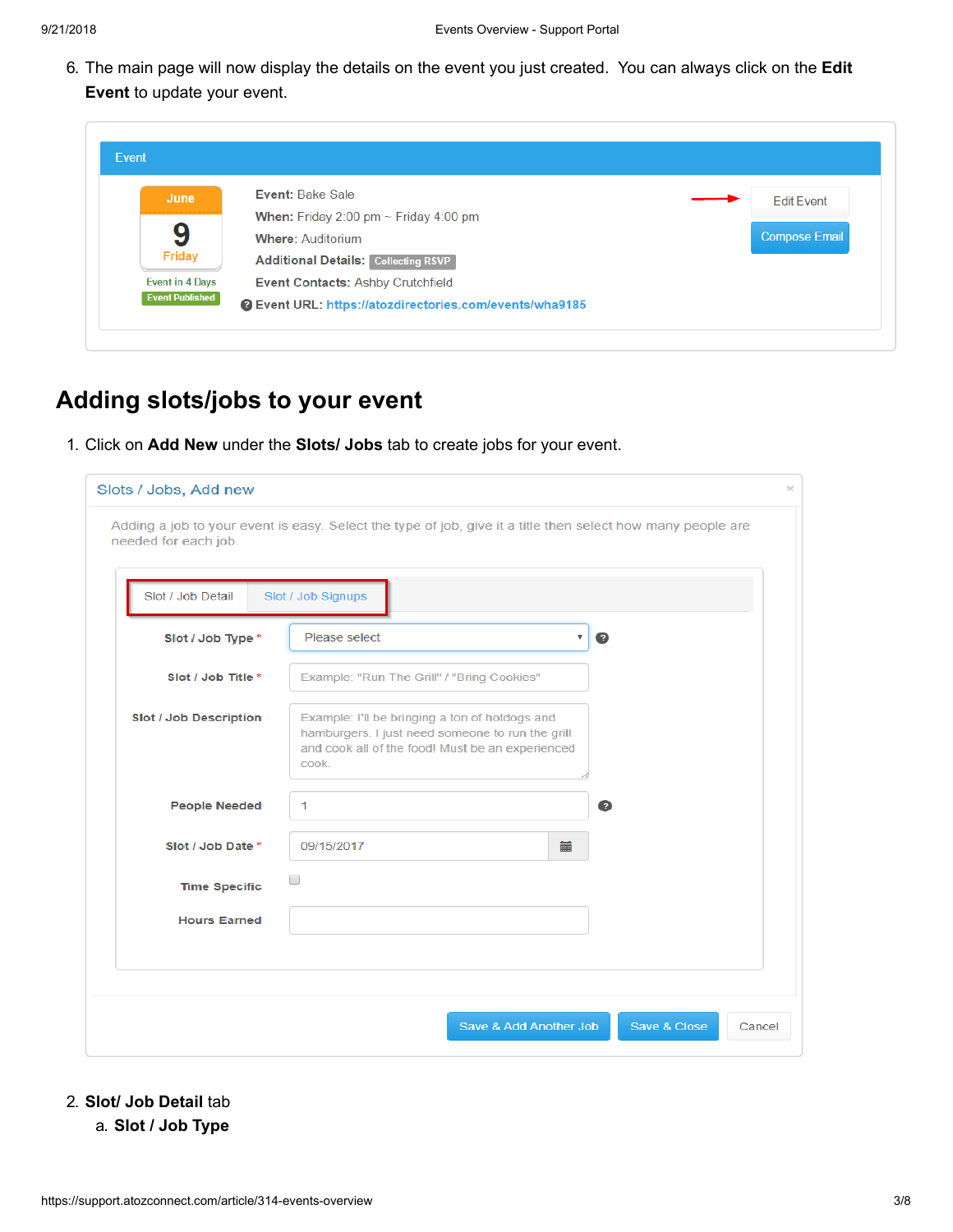- **Multiple Time Slots** This will create multiple single time slots (additional fields will populate so you can specify how long each time slot should be within the range of the event)
- **Single Time Slots** Creates a single time slot for this job
- b. **Slot / Job Title** Create the appropriate title for this job
- c. **Slot/ Job Description** Add additional details of this job in this field
- d. **People Needed** Select how many volunteers are needed to complete this job
- e. **Slot / Job Date** Update the appropriate day for this job
- f. **Time Specific** Enter the time this job should be completed
- g. **Start/End Time** If time specific is checked, these fields should be filled out so the volunteer can know when they are needed
- h. **Hours Earned** Based on the start and end time, this field will populate how many volunteer hours are earned (you can override these number if necessary)
- 3. **Slot/Job Sign ups** tab
	- a. Click on **Add New** to add a volunteer to a job
		- **Type**  Select what kind of user is being signed up for this job. The **Person** drop down will then populate the users based on the **Type** selected.
		- **Person**  Start typing the name of the user that you are manually assigning to this job. You can also go through the drop down to see the list of users.
		- **Notes**  Add additional notes for this volunteer
		- **Hours Earned** Type in how many hours a volunteer can earn for doing this job
		- **Visibility**  Select from the drop down to hide or make this volunteer assignment visible to other users
- 4. Click **Save & Add Another Job** if there are multiple jobs for this event or Click on **Save & Close** if all jobs have been created



### **NOTE:**

Clicking on **Cancel** will delete the entire job.

- 5. The main **Events** page will list the jobs created and provide an update on how many people signed up for each job
	- a. Click on the **Edit** icon if you need to edit the details of this job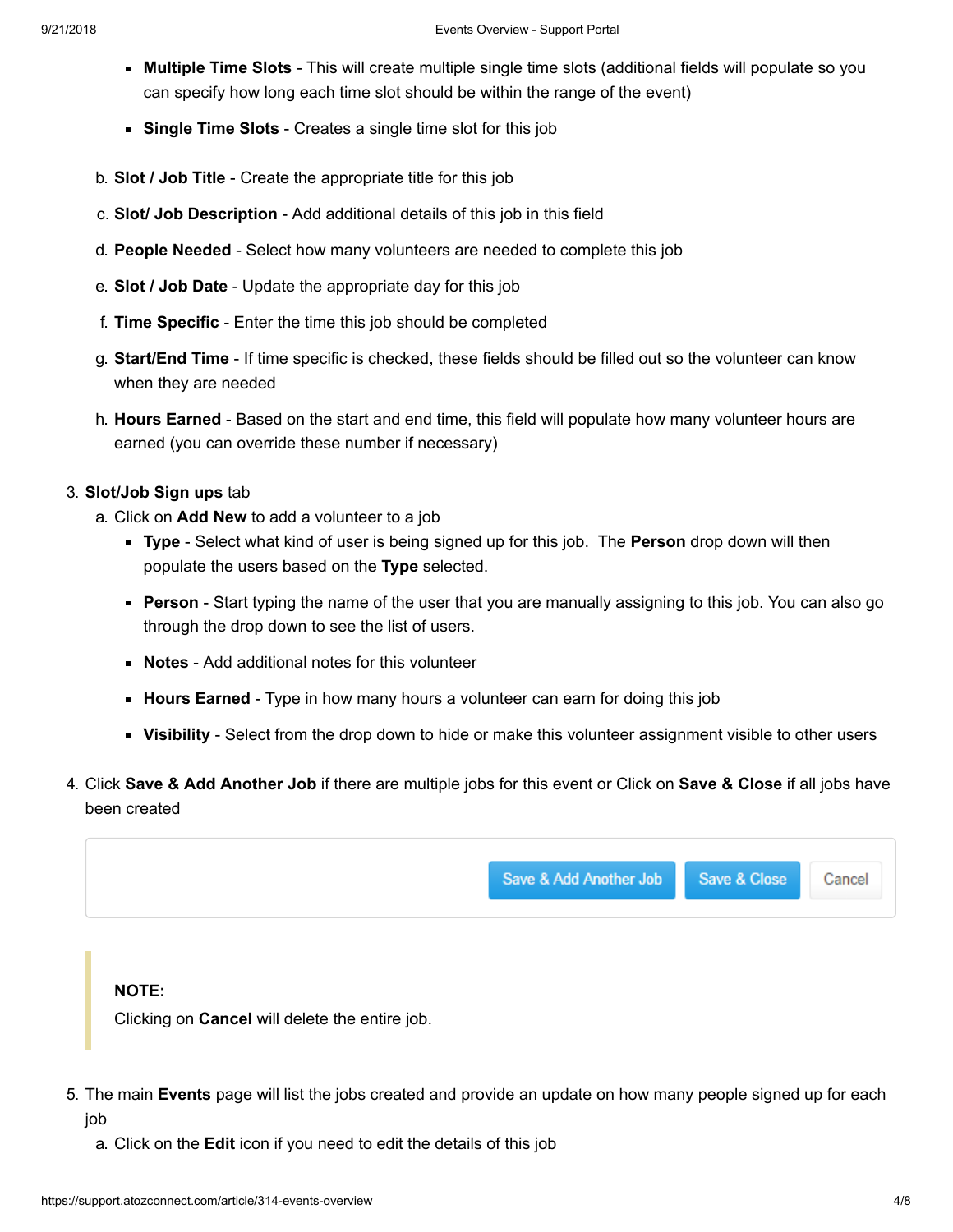b. Click on the **Copy** icon to duplicate this job

| Slots / Jobs   People Emails                          |                         |                   |                 |                             |  |
|-------------------------------------------------------|-------------------------|-------------------|-----------------|-----------------------------|--|
| Displaying 1 - 30 of 4 Delete Add new<br>Slots / Jobs |                         |                   |                 |                             |  |
| Slot / Job Type                                       | Slot / Job Title        | <b>Start Time</b> | Slot / Job Date | <b>People Needed Status</b> |  |
| Single Time Slot                                      | <b>Front Desk</b>       | <b>No</b>         | Sep 15th        | <b>OPEN</b><br>have 0 of 1  |  |
| / ■ Single Time Slot                                  | Cashier                 | <b>No</b>         | Sep 15th        | <b>OPEN</b><br>have 0 of 2  |  |
| / m = Single Time Slot                                | <b>Bringing Cookies</b> | <b>No</b>         | Sep 15th        | <b>OPEN</b><br>have 0 of 3  |  |
| $\angle$ <b>Ni</b> $\Box$ Single Time Slot            | <b>Bring Pies</b>       | <b>No</b>         | Sep 15th        | <b>OPEN</b><br>have 0 of 3  |  |
|                                                       |                         |                   |                 |                             |  |

6. The **Status** column will update based on users signing up for the jobs or if you manually assign a job to a user (see below)

### **Assigning Users/People to a Job**

- 1. Admins can manually assign users to each event job.
- 2. At the **People** tab, click on the **Add New** button to assign a job.

| People, Add new       |                                          |                | $\mathcal{N}_\mathrm{c}$ |
|-----------------------|------------------------------------------|----------------|--------------------------|
| Type *                | Parents<br>$\boldsymbol{\mathrm{v}}$     |                |                          |
| Person*               | Please select<br>$\overline{\mathbf{v}}$ |                |                          |
| <b>Response</b>       | Please select<br>$\overline{\mathbf{v}}$ |                |                          |
| Assigned Slots / Jobs |                                          |                |                          |
|                       |                                          |                |                          |
|                       |                                          | Save<br>Cancel | A.                       |

- 3. **Type**  Select from the drop down the type of user you are assigning to this job
- 4. **Person**  This drop down will populate the list of users based on the Type you selected. You can also start typing the users name if you know who you are assigning to this job.
- 5. **Response**  This field will appear if you are tracking RSVPs (set up when event was created). Select from the drop down if this user is attending the event
- 6. **Assigned Slots/Jobs** Click on Arrow icon to expand this section to assign a job to this user a. **Event Job** - The jobs that were created for this event will appear in the drop down.
	- b. **Notes**  Add additional notes for this user to view (example: additional instructions for this job)
	- c. **Hours Earned** Based on the hours earned for this job when it was created, this field will populate the amount of volunteer hours earned. You can manually override this number.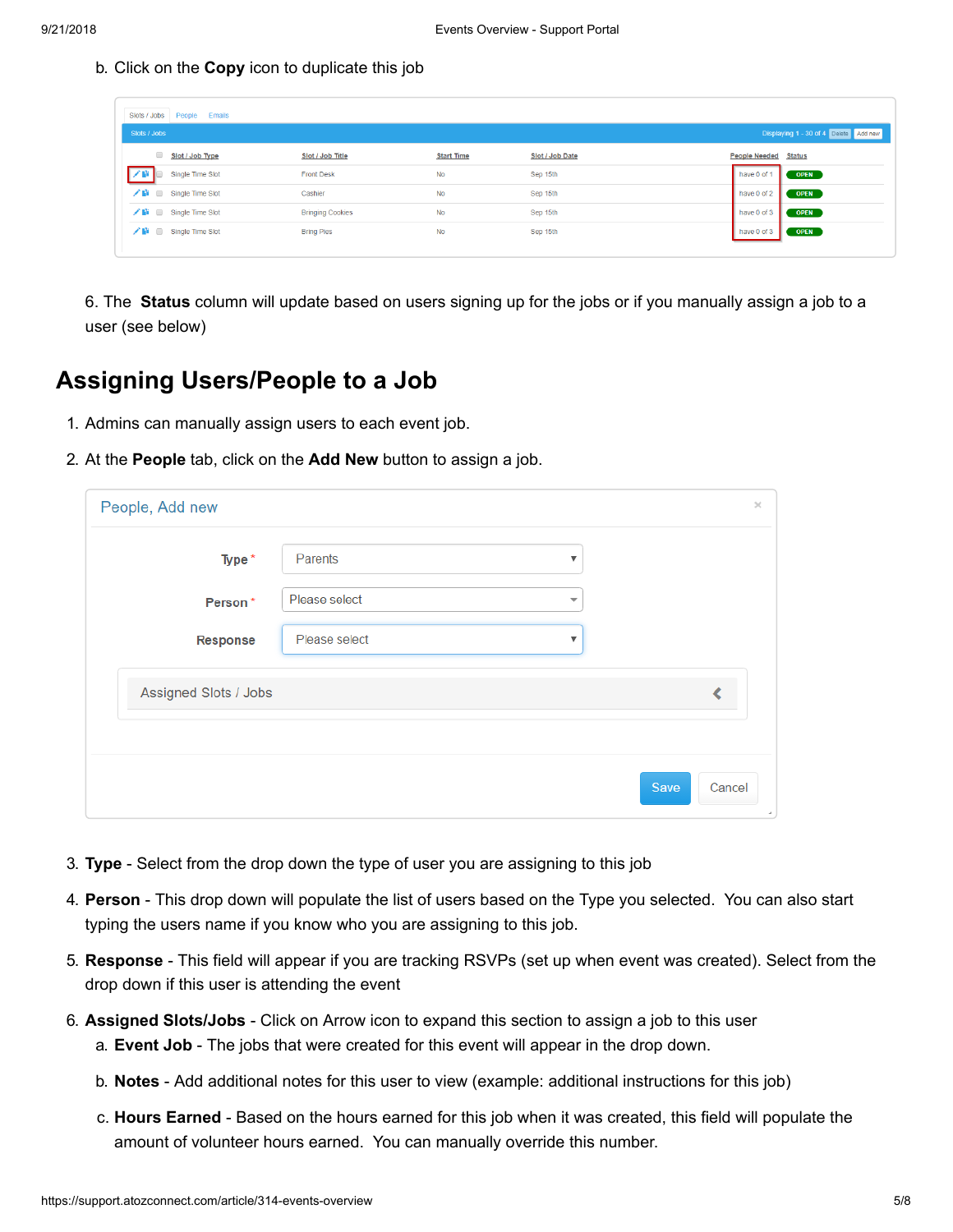- d. **Visibility**  Select from the drop down if you want to hide and make the assigned job visible to other users viewing this event
- 7. Click **Add New** if you want to assign multiple jobs to this user for the event

| Assign Slot / Job To This Person Add new Cancel | اس                                                                    |
|-------------------------------------------------|-----------------------------------------------------------------------|
| Event Job ⊘                                     |                                                                       |
|                                                 | OPEN-Cashier (2:00 PM ~ 4:00 PM) - Jun 9th<br>$\overline{\mathbf{v}}$ |
| <b>Notes</b>                                    |                                                                       |
| <b>Hours Earned</b>                             |                                                                       |
|                                                 | 2.00                                                                  |
| <b>Visibility</b>                               | Hide my name from other participants<br>$\overline{\mathbf{v}}$       |
|                                                 |                                                                       |
|                                                 |                                                                       |
|                                                 |                                                                       |
|                                                 |                                                                       |
|                                                 | Save<br>Cancel                                                        |
|                                                 |                                                                       |

8. Click **Save** when you are done assigning jobs to this user

# **Sending an Email about an Event**

After you have completed the event details and jobs, you can send this event out to your users. This email will also include the unique link for the users to quickly view.

1. On the main page of the event, click on the **Compose Email** button to start your email.

| June                   | <b>Event: Bake Sale</b>                                        | <b>Edit Event</b>    |
|------------------------|----------------------------------------------------------------|----------------------|
|                        | <b>When:</b> Friday 2:00 pm $\sim$ Friday 4:00 pm              |                      |
| 9                      | <b>Where: Auditorium</b>                                       | <b>Compose Email</b> |
| <b>Friday</b>          | <b>Additional Details: Collecting RSVP</b>                     |                      |
| <b>Event in 4 Days</b> | <b>Event Contacts: Ashby Crutchfield</b>                       |                      |
| <b>Event Published</b> | <b>@ Event URL: https://atozdirectories.com/events/wha9185</b> |                      |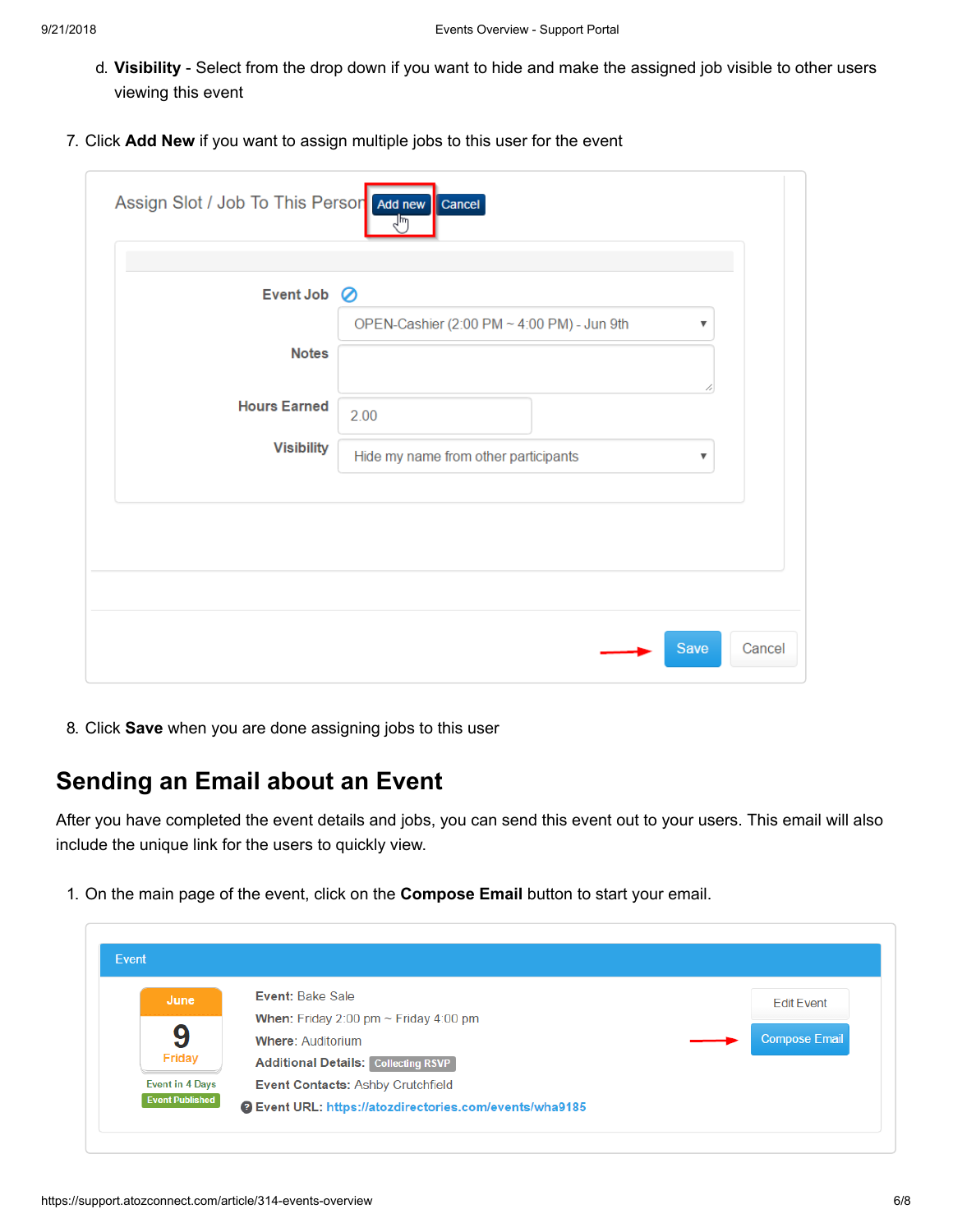2. A pop up will appear asking if you want to select your own recipients or just to a specific group. Choose the appropriate option for your email then click on **Compose New Email**.



- 3. [You will now go through the steps of created your email and selecting your recipients \(see Email](https://atozdirectories-v2.helpscoutdocs.com/article/288-compose-email?preview=584eff61c697912ffd6bd188&auth=true) (https://atozdirectories-v2.helpscoutdocs.com/article/288-compose-email? preview=584eff61c697912ffd6bd188&auth=true) article for more information) **Remember:** the body of your email will have the link for your recipients to view this event.
- 4. Once the email has been sent, the system will send you back to the main page of your Event.
- 5. Click on the **Emails** tab to view the email details.

|                            | People Emails<br>Slots / Jobs            |                             |            |                            |                   |                   |                               |          |
|----------------------------|------------------------------------------|-----------------------------|------------|----------------------------|-------------------|-------------------|-------------------------------|----------|
| Emails                     |                                          |                             |            |                            |                   |                   | Displaying 1 - 30 of 1 Delete |          |
| $\qquad \qquad \Box$       | <b>From Email</b>                        | <b>Reply To</b>             | Subject    | <b>Email Stats Summary</b> | <b>Created On</b> | <b>Created By</b> | <b>Status</b>                 | Sent On  |
| $\frac{Q}{V_{\text{few}}}$ | DemoElementarySchool@atozdirectories.com | ashby@atozdirectoryapps.com | Event test |                            | 6/5/2017          | Mike Schoen       | Sent                          | 6/5/2017 |
|                            |                                          |                             |            |                            |                   |                   |                               |          |

6. The recipients will also be listed under the **People** tab.

| Still need help? Contact Us (/contact)                                 | Last updated on July 26, 2017 |
|------------------------------------------------------------------------|-------------------------------|
| <b>RELATED ARTICLES</b>                                                |                               |
| <b>■ Compose Email (/article/288-compose-email)</b>                    |                               |
| <b>Email Overview (/article/307-email-overview)</b>                    |                               |
| Lij Volunteer Hours Overview (/article/333-volunteer-hours)            |                               |
| Volunteer Approvals Overview (/article/332-volunteer-approvals)<br>l≡1 |                               |